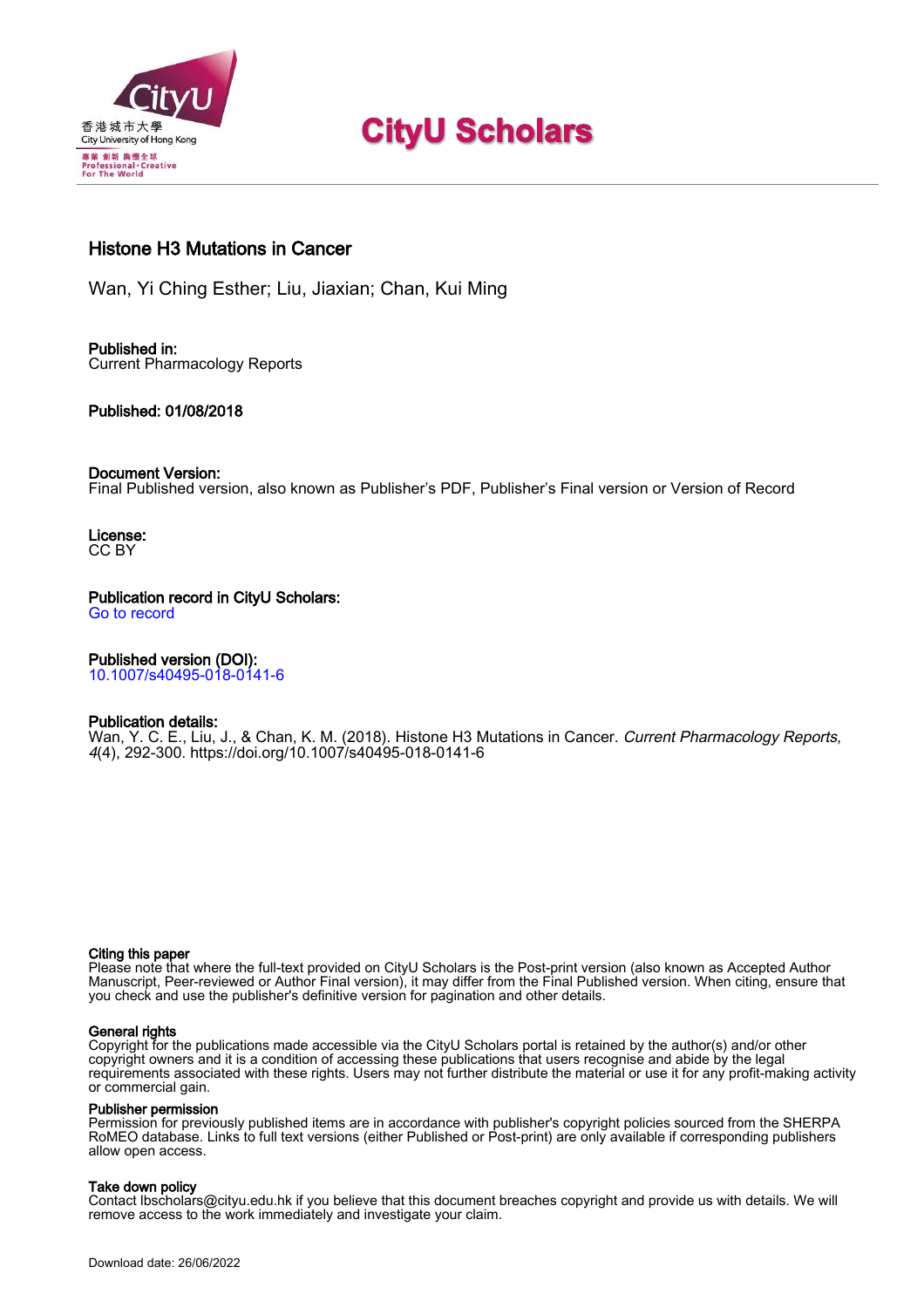<span id="page-1-0"></span>EPIGENETICS (ATY LAU, SECTION EDITOR)



# Histone H3 Mutations in Cancer

Yi Ching Esther Wan<sup>1,2</sup>  $\cdot$  Jiaxian Liu<sup>1,2</sup>  $\cdot$  Kui Ming Chan<sup>1,2</sup>

Published online: 26 April 2018 C The Author(s) 2018

#### Abstract

Histone modifications are one form of epigenetic information that relate closely to gene regulation. Aberrant histone methylation caused by alteration in chromatin-modifying enzymes has long been implicated in cancers. More recently, recurrent histone mutations have been identified in multiple cancers and have been shown to impede histone methylation. All three histone mutations (H3K27M, H3K36M, and H3G34V/R) identified result in amino acid substitution at/near a lysine residue that is a target of methylation. In the cases of H3K27M and H3K36M, found in pediatric DIPG (diffuse intrinsic pontine glioma) and chondroblastoma respectively, expression of the mutant histone leads to global reduction of histone methylation at the respective lysine residue. These mutant histones are termed "oncohistones" because their expression reprograms the epigenome and shapes an oncogenic transcriptome. Dissecting the mechanism of H3K27M-driven oncogenesis has led to the discovery of promising therapeutic targets in pediatric DIPG. The purpose of this review is to summarize the work done on identifying and dissecting the oncogenic properties of histone H3 mutations.

Keywords Histone mutations . Cancer . H3K27M . H3K36M

#### Introduction

Histones form the core of the nucleosome and are dynamically modified by epigenetic writers. Histone modifications include, but are not limited to, methylation, acetylation, phosphorylation, and ubiquitination. Being one form of epigenetic information, histone posttranslational modifications play an important role in regulation of gene expression. Therefore, the study of aberrant histone modifications in cancers has gained momentum in biomedical research recently.

Cancers are diseases stemming from misregulation of gene expression, and much of the research effort had been focused on dissecting the genetic alterations occurring in cancer cells. During the 1980s, biologists realized that cancers are caused

This article is part of the Topical Collection on Epigenetics

 $\boxtimes$  Kui Ming Chan [ming.chan@cityu.edu.hk](mailto:ming.chan@cityu.edu.hk) not only by genetic mutations. Since 2000, it is well known that the histone methylation and acetylation are perturbed in cancer. These perturbations are often accounted to mutations in chromatin-remodeling proteins. Until recently, with the advance in sequencing technology, recurrent mutations on histones have been identified in several cancers. These histone mutations are implicated in oncogenesis and are therefore called "oncohistones."

Current reports on oncohistones include H3K27M in glioma, H3K36M in chondroblastoma, and H3G34 mutations found in both glioma and bone cancers. Interestingly, these mutations are found on both H3.1 and H3.3. The former is a canonical histone, which incorporation onto the chromatin is restricted to S phase of the cell cycle. Meanwhile, H3.3 is a variant histone whose incorporation onto the chromatin is cell cycle independent [[1](#page-7-0)] and is mediated by distinct histone chaperone complexes HIRA and DAXX–ATRX [[2\]](#page-7-0). Contrary to H3.1 which is found throughout the genome, H3.3 localizes to the promoters and gene bodies of actively transcribed genes [\[2](#page-7-0)]. Despite having slightly different amino acid sequences, key lysine residues such as K4, K9, K27, and K36 are conserved on both H3.1 and H3.3.

All oncohistones reported so far have mutation on/near these conserved residues that are target of histone modifications. Expression of oncohistones impedes the deposition of

<sup>&</sup>lt;sup>1</sup> Department of Biomedical Sciences, City University of Hong Kong, Hong Kong, China

<sup>2</sup> Key Laboratory of Biochip Technology, Biotech and Health Centre, Shenzhen Research Institute of City University of Hong Kong, Shenzhen, China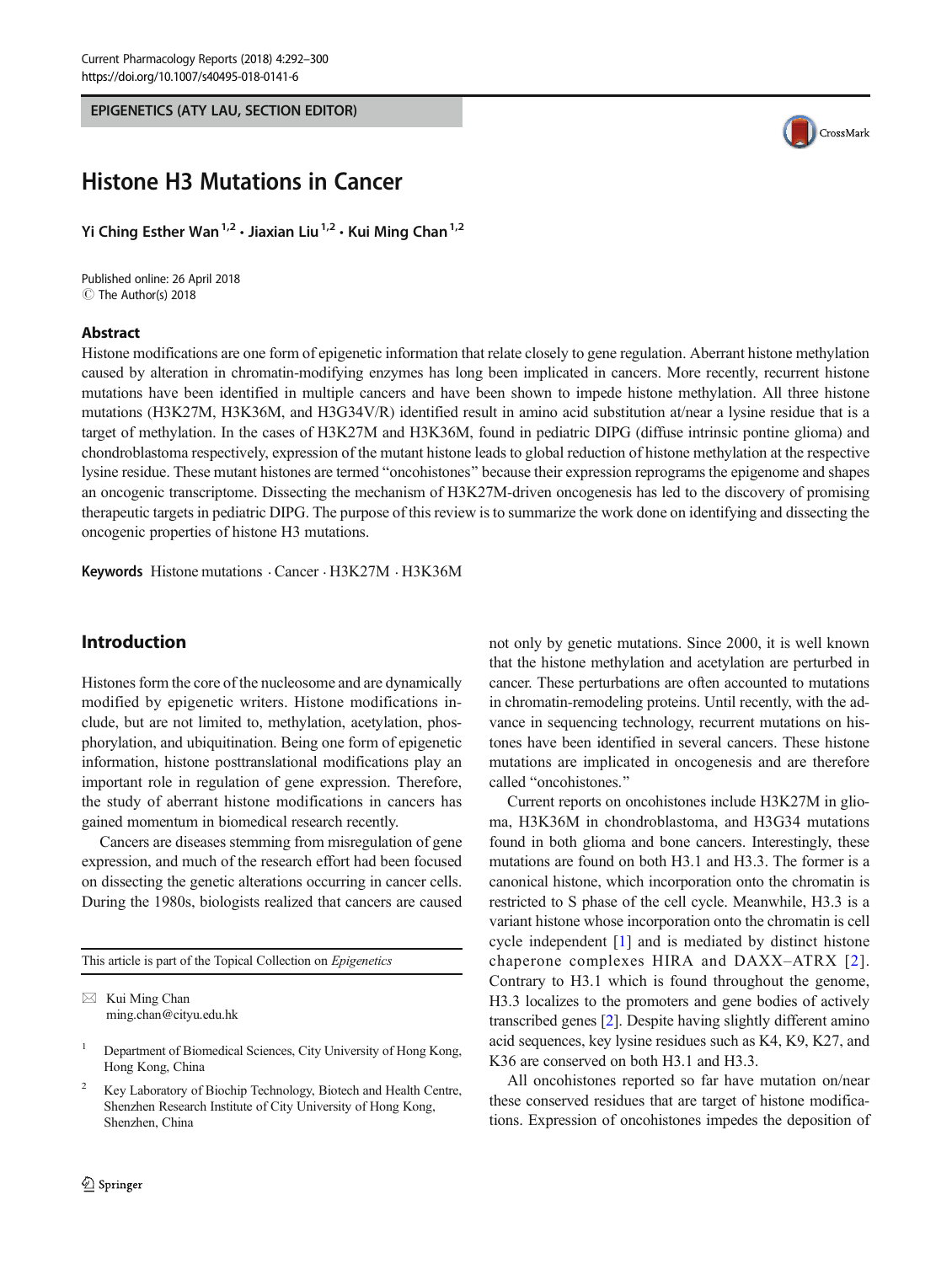histone marks and therefore reprograms the transcriptome that leads to oncogenesis. Although the precise oncogenic mechanism for some oncohistones remains to be uncovered, the discovery and characterization of oncohistones mark a milestone in cancer epigenetics. The purpose of this review is to summarize the work done on identifying and dissecting the oncogenic properties of histone H3 mutations: (1) H3K27M, (2) H3K36M, and (3) H3G34 mutations.

#### H3K27M in Diffuse Intrinsic Pontine Glioma

Diffuse intrinsic pontine glioma (DIPG) arises from glial cells and is the most common form of brainstem glioma in children [\[3](#page-7-0)]. DIPG is an aggressive tumor with dismal prognosis; children diagnosed with DIPG have a median survival rate of 1 year. Recurrent somatic mutations on histone H3 that result in a lysine to methionine substitution on position 27 (H3K27M) were identified in up to 30% of pediatric glioblastoma patients and 60% specifically in DIPG [[4](#page-7-0)–[6](#page-7-0)]. These mutations occur mostly on HIST1H3B and H3F3A, the genes encoding histones H3.1 and H3.3 respectively, and were also identified in HIST1H3C and HIST2H3C with lower frequency [\[7](#page-7-0), [8\]](#page-7-0).

Interestingly, H3.1K27M tumors and H3.3K27M tumors form distinct subgroups in DIPG and have different clinical manifestations. First, H3.1K27M tumors are restricted to the pons whereas H3.3K27M tumors are also found along the midline of the brain [[7](#page-7-0)–[9](#page-8-0)]. Second, the two tumor types have their own set of associating DNA mutations. Mutations in ACVR1 is associated with H3.1K27M [\[10](#page-8-0)] while amplifications of PDGFRA, MYC, CCND2, and TP53 mutations are associated with H3.3K27M [\[9](#page-8-0), [11](#page-8-0)]. Third, transcriptome analysis revealed different expression profiles in H3.1K27M and H3.3K27M subgroups. H3.1K27M tumors display a mesenchymal phenotype with genes associated with angiogenesis and hypoxia being upregulated. As for H3.3K27M tumors, they display an oligodendroglial phenotype. Lastly, the two types of tumors have different clinical outcomes; metastatic relapses are more frequently found in H3.3K27M patients and they have a shorter median survival of 11 months, compared to 15 months in H3.1K27M patients. In addition, H3.3K27M tumors are more resistant to radiotherapy [\[7](#page-7-0)]. Despite having different manifestations, expression of both H3.1K27M and H3.3K27M leads to similar alterations in the epigenome.

It is well documented that both H3K27me3 and H3K27ac play important roles in gene regulation. Trimethylation at histone H3 lysine 27 (H3K27me3) is a repressive histone mark associated with HOX gene silencing, X-chromosome inactivation, and genome imprinting, all of which are mediated by polycomb group (PcG) proteins [\[12\]](#page-8-0). EZH2, a subunit of the polycomb repressive complex 2 (PRC2), is the histone methyltransferase (HMT) responsible for H3K27me3 deposition. On the contrary, acetylation on H3K27 is associated with active gene transcription and enhancer regions. H3K27ac and H3K27me3 are mutually exclusive and H3K27ac is known to antagonize PRC2 activity [\[13](#page-8-0)]. The expression of H3K27M affects both methylation and acetylation on lysine 27 of Histone H3.

In addition to H3K27M, mutations on glycine 34 of histone H3 were also identified in brain cancers. The mutations lead to a glycine to valine/arginine substitution (H3G34V/R) and mark another clinically distinct group of DIPG. H3K27M and H3G34V/R mutations are mutually exclusive and are found in different regions of the brain [\[5\]](#page-7-0).

#### Alteration in Epigenetic Landscape

#### Alteration of H3K27me3 Landscape

Although the H3K27M mutation occurs only on 1 out of 16 genes encoding histone H3, it alters the epigenome of H3K27M-DIPG cells. Mass spectrometry revealed that H3K27M represents only 3to 17% of total H3 in DIPG patient cells [\[14\]](#page-8-0); its expression however reprograms the H3K27me3 landscape. On a global scale, dramatic reduction of trimethylated H3K27 was observed in H3.3K27M tumors [\[14](#page-8-0)–[17\]](#page-8-0), with concomitant gain of H3K27ac reported in some studies [[14,](#page-8-0) [18,](#page-8-0) [19](#page-8-0)]. Nevertheless, enrichment of H3K27me3 was observed in hundreds of gene loci [[15,](#page-8-0) [20](#page-8-0)]. Bender et al. (2013) noted that regions that lost H3K27me3 associated with promoters while regions that gain the mark associated with intergenic regions.

Loss of H3K27me3 upon H3K27M expression is a cell type-independent phenomenon. Chan et al. (2013) showed that the expression of H3.1K27M/H3.3K27M in human astrocyte, mouse embryonic fibroblast, and 293T recapitulated the reduction of H3K27me3 seen in DIPG cells. Lewis et al. (2013) reported similar findings and have demonstrated that incubation of H3K27M peptide with H3-WT nucleosome reduced the PRC2-mediated methylation by six folds, suggesting that H3K27M impedes PRC2 activity in trans. H3K27M exerts its effect by interacting with the SET-domain of EZH2. SET-domain is responsible for the methyltransferase activity of EZH2; its active site is lined with several highly conserved tyrosine residues. Substituting one of the tyrosine residues (Y641N) in the SET-domain resulted in loss of sensitivity to H3K27M inhibition, suggesting that the interaction between the hydrophobic methionine and aromatic tyrosine is responsible for the inhibitory effect of H3K27M. In line with their hypothesis, H3K27I/Nle (I: isoleucine; Nle: norleucine derivative) were also found to inhibit PRC2 activity.

The hypothesis was later confirmed by a structural study based on the crystal structure of K27M peptide-bound EZH2 [\[21](#page-8-0)]. Due to similarities in charge properties and configuration between the side chain of methionine and SET-bound lysine,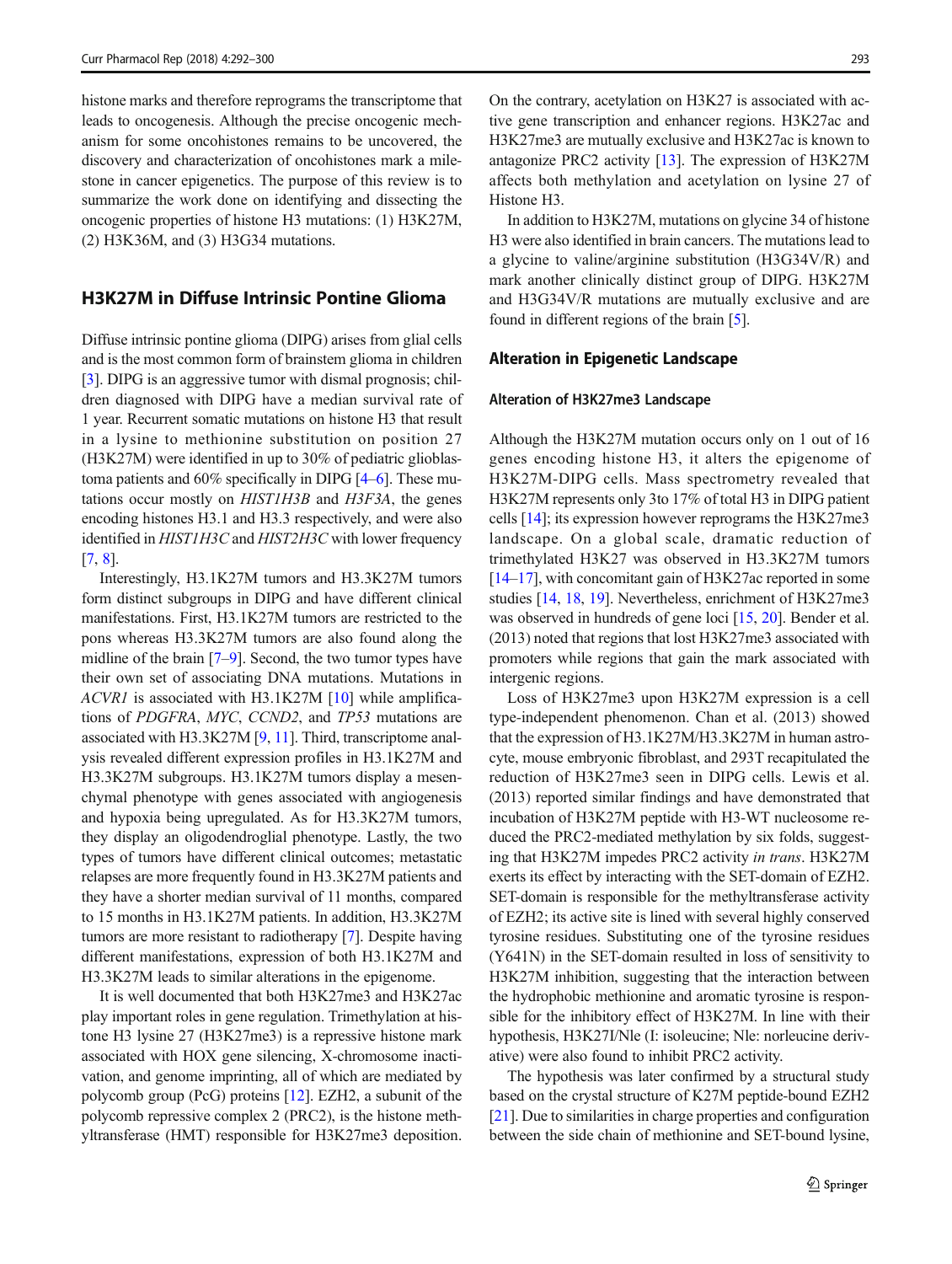methionine readily occupies the "lysine channel" lined with aromatic residues. Justin et al. (2016) reported 16-fold tighter binding between H3K27M peptide and PRC2 when compared to wild-type H3 peptide.

#### Gain of H3K27ac

Lewis et al. and Justin et al.'s work supports a sequestration model where H3K27M recruits and retains EZH2 locally and stops the spread of PRC2 complex, leading to global loss of H3K27me3 (Fig. 1a). A recent study however provides evidence against the sequestration model [[19\]](#page-8-0). Piunti et al. (2017) studied the genome-wide distribution of H3K27M and found that SUZ12 and EZH2 (subunits of the PRC2 complex) are excluded from H3K27M-containing nucleosome. Instead, H3K27M localizes at actively transcribed region and coincides with H3K27ac and RNA polymerase II. Colocalization with H3K27ac is in line with a previous study in which H3K27M-containing oligonucleosome array was reported to have elevated level of H3K27ac [[14\]](#page-8-0). Their work suggests that the loss of H3K27me3 is a result of PRC2 exclusion from the chromatin by H3K27M/H3K27ac nucleosome, instead of PRC2 recruitment by H3K27M (Fig. 1b).

#### Alteration in Gene Expression

As an important player in long-term gene repression, alteration of H3K27me3 occupancy leads to concomitant alteration in gene expression. Gene ontology analysis on differentially expressed genes in H3K27M-expressing cells was shown to be involved in pathways in cancer, embryonic



Fig. 1 Models explaining the loss of H3K27me3 in H3K27M tumor. There are two models explaining the loss of H3K27me3 in H3K27Mexpressing cells. In the sequestration model (a), it suggests functional inhibition of PRC2 complex by interaction with H3K27M nucleosome.

morphogenesis, and transcription factor activity [[15](#page-8-0)], and neuronal differentiation [[16](#page-8-0)]. Examples of differentially expressed genes are PDGFRA (platelet-derived growth factor receptor- $\alpha$ ) and MICA (MHC class I polypeptide-related sequence A), which is upregulated and downregulated, respectively. PDGFRA had been implicated in gliomagenesis [[22](#page-8-0), [23\]](#page-8-0), while downregulation of *MICA* is a potential mechanism for immune evasion in glioma. More recent study has implicated CDKN2A repression in H3K27Mdriven tumorigenesis [\[20\]](#page-8-0).

#### H3K27M-Driven Oncogenesis

Despite global loss of H3K27me3 in H3K27M-expressing cells, the repressive histone mark is retained/enriched at some loci [[15](#page-8-0), [20](#page-8-0)]. Using a mouse model overexpressing  $Pdgf\beta$ , Mohammad et al. (2017) reported that CpG islands (CGIs) enriched with H3K27me3 in wild-type H3 mouse tended to retain/gain H3K27me3 in the H3K27M counterpart. Since CGIs are known targets for polycomb complexes [[24](#page-8-0)], it was suggested that loci that retained the mark are "strong" polycomb targets [\[20\]](#page-8-0). They therefore reasoned that the incorporation of H3K27M at strong polycomb targets is not sufficient to inhibit the overall PRC2 activity and thus the H3K27me3 level remains unchanged (Fig. [2](#page-4-0)a, b). Nevertheless, the mechanism by which some loci gain H3K27me3 remains elusive (Fig. [2c](#page-4-0)). It is however known that genes that gain H3K27me3 in H3K27M-DIPG are important players in maintaining the cellular identity of DIPG cells.

Gene ontology analysis of H3K27me3-enriched loci shows substantial enrichment of classic polycomb targets involving

b) H3K27M/H3K27ac exclusion model



ChIP-seq analysis by Piunti et al. later shows that H3K27M, instead of PRC2 subunits, co-localizes with H3K27ac. Their finding supports the H3K27M/H3K27ac exclusion model (b) where PRC2 is excluded from H3K27M/H3K27ac heterotypic nucleosome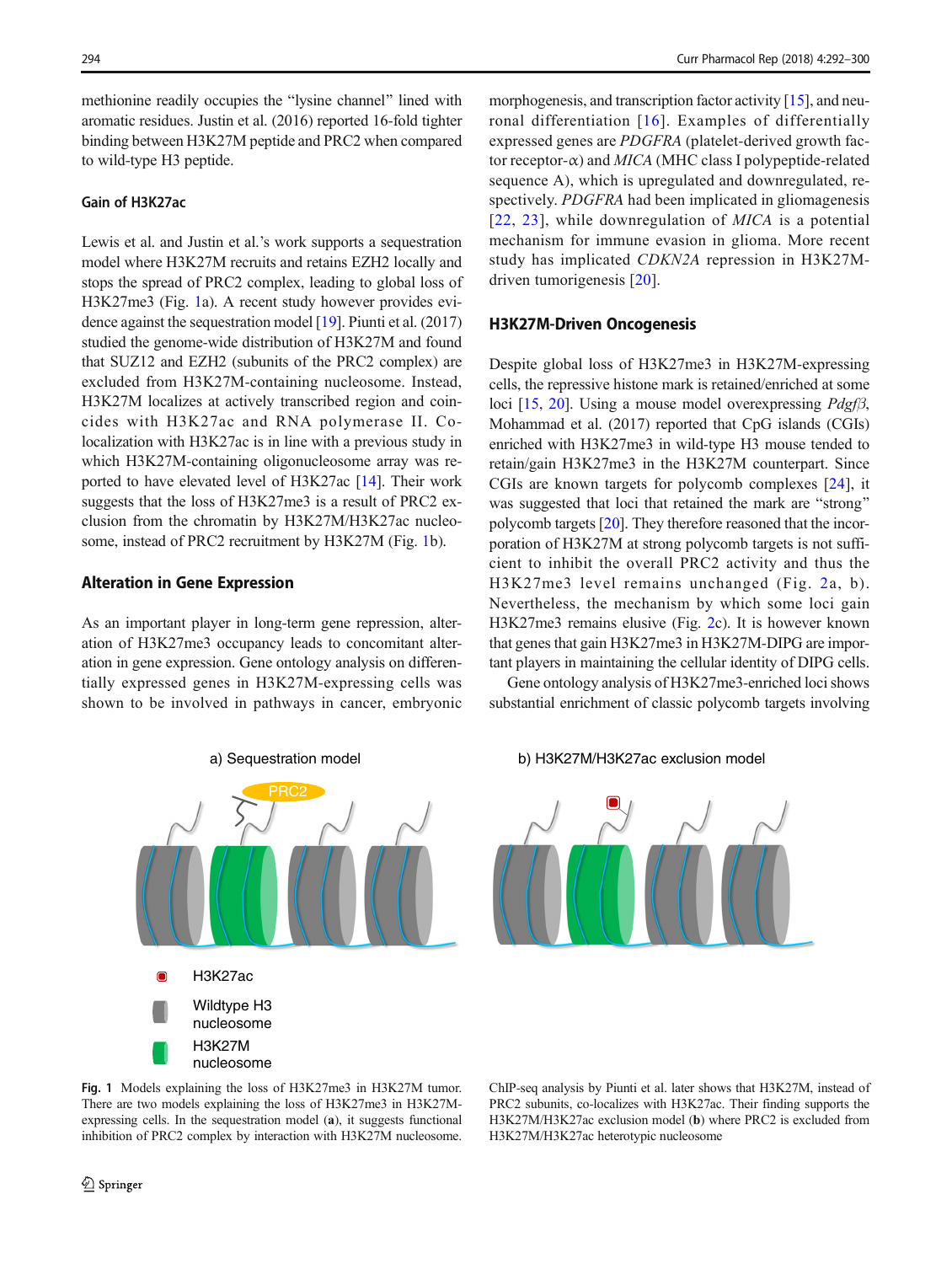<span id="page-4-0"></span>

Fig. 2 H3K27me3 landscape in H3K27M-expressing cells. H3K27me3 landscape at different loci. At strong polycomb targets enriched with H3K27me3 (a), the trimethylation mark remains even in the presence of H3K27M nucleosome. At weak polycomb targets where H3K27me3

in regulation of transcription, pattern specification, and embryonic development. Interestingly, H3K27me3-assoicated genes in wild-type H3 neural stem cells overlap almost completely with that of H3K27M neural stem cells. In other words, there are few de novo polycomb targets in the PDGFB/ H3K27M model, suggesting that H3K27M drives the oncogenesis of DIPG by reinforcing a transcriptional pattern specific for the cell-of-origin of DIPG [[20\]](#page-8-0). However, a group of 20 genes that gain H3K27me3 in H3K27M mouse did not show H3K27me3 enrichment in H3 wild-type mouse, suggesting the silencing of these genes are selected for during the process of oncogenic transformation. Among this group of genes, CDKN2A is the most prominent gene that has been implicated in H3K27M-driven DIPG development [[20\]](#page-8-0).

CDKN2A encodes the tumor-suppressor p16 that halts the cell cycle during cellular stress and oncogene activation [[25\]](#page-8-0). While homozygous deletion of CDKN2A is found in > 55% of adult high-grade glioma [[26\]](#page-8-0), it is rarely seen in pediatric highgrade glioma. Thus, PRC2-mediated gene repression could be an alternative pathway to silence CDKN2A expression [[27\]](#page-8-0). By inducing expression of p16, DIPG cell lines showed growth arrest, demonstrating that the growth of DIPG is dependent on repression of CDKN2A [\[20](#page-8-0)]. Repression CDKN2A was later reported to accelerate gliomagenesis in a H3.3K27M mouse model [\[28\]](#page-8-0).

#### p16-Independent Oncogenesis

Nevertheless, it is important to note that CDKN2A silencing is not the only H3K27M-driven oncogenic mechanism. As

is not abundant (b), incorporation of H3K27M leads to H3K27me3 loss. On the contrary, some loci gain H3K27me3 upon H3K27M expression (c). Mohammad et al. hypothesized that an unknown repressor recruits PRC2 complex to these loci

mentioned, H3K27M localizes at actively transcribed regions, in addition to H3K27ac and RNA polymerase II, H3K27M also coincide with that of BRD2 and BRD4, bromodomain and extra-terminal domain (BET)-containing proteins. To dissect the role of BRD2 and BRD4 in H3K27M-DIPG cells, JQ1 was used to inhibit the two BET domain-containing proteins. In line with the role of BRD2/4 in transcription elongation, JQ1 treatment shuts down many actively transcribed genes. Intriguingly, genes affected by JQ1 are occupied by BRD2, BRD4, and H3K27M, indicating that these genes are direct targets. Most importantly, the treatment demonstrated anti-tumor effect without de-repression of CDKN2A [\[19\]](#page-8-0), raising the possibility of a p16-independent oncogenic pathway.

Piunti and colleagues also reported H3K27M occupancy at active-enhancer region (marked by H3K4me1 and H3K27ac), suggesting that H3K27M might drive oncogenesis by participating in the formation of super-enhancers.

Last but not least, studies in mouse model also suggest that H3.3K27M-mediated oncogenesis also depends on other cooccurring mutations. In the absence of *Trp53*, *PDGFRA* overexpression and ATRX knockdown in H3.3K27M-expressing mouse decrease tumor latency and promote focal tumor formation, respectively [\[29](#page-8-0)].

#### Therapeutic Targeting of H3K27M-DIPG

Although the precise mechanism of H3K27M-driven oncogenesis is yet to be elucidated, research effort has led to the discovery of several druggable targets in H3K27M-DIPG. Approach taken by each study is vastly different from each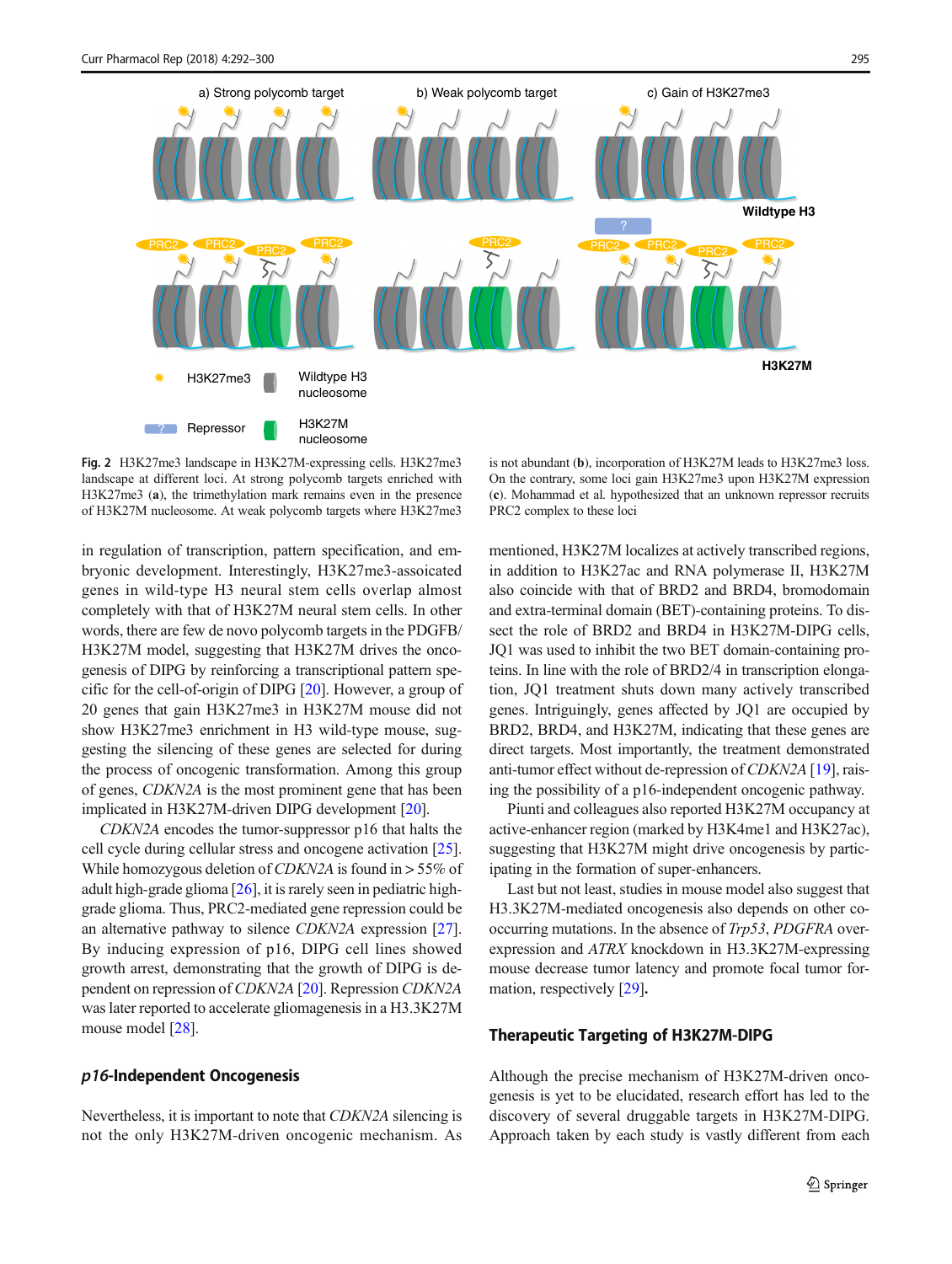other, but several small molecules have shown therapeutic efficacy against H3K27M-DIPG both in vitro and in vivo.

#### Rescuing H3K27me3

As reduction of H3K27me3 is the most prominent consequence of H3K27M expression, rescuing the level of H3K27me3 is therefore the most intuitive approach in developing targeted therapies for K27M-DIPGs. GSKJ4, a demethylase inhibitor, was reported to have anti-tumor activity both in vitro and in vivo [[30](#page-8-0)]. In mouse xenograft model, GSKJ4 retarded the growth of tumor. GSKJ4-treated human H3K27M-DIPGs cell lines showed lower viability, reduced colongenic activity, and are more apoptotic. Hashizume et al. (2014) further demonstrated that the anti-tumor effect of GSKJ4 is due to inhibition of JMJD3, the demethylase for H3K27me3 [[31\]](#page-8-0). The working mechanism is however unclear as GSKJ4 has also shown to inhibit demethylases of other families [\[32](#page-8-0)]. A more detailed analysis on the transcriptome of GSKJ4-treated cells is required to dissect the effect of GSKJ4.

#### Reversing the Gain of H3K27ac

As reported by different studies, the loss of trimethylation at K27 leads to concomitant gain of acetylation at K27 [[7,](#page-7-0) [8\]](#page-7-0), leading to the idea of reversing this epigenetic alternation as an alternative potential therapeutic approach. Panobinostat is a HDAC inhibitor that has shown therapeutic efficacy in H3K27M-DIPGs [\[33](#page-8-0)]. Panobinostat-treated K27M-DIPG cell lines have lower viability and are more apoptotic. Interestingly, in addition to rescuing H3K27me3 level, there was an unexpected increase of H3K27ac. Gain of H3K27ac could be explained by the finding that acetylation occurring on the same H3 tail (where H3K27M is situated) could relieve the inhibition of K27M towards EZH2 [\[34\]](#page-8-0). Grasso and colleagues further demonstrated the downregulation of MYC target genes upon panobinostat treatment. It is also known that panobinostat and GSKJ4 can act synergistically to reduce the viability of H3K27M-DIPG cells [[33\]](#page-8-0).

JQ1, an inhibitor of BET, showed anti-tumor activity in both DIPG cell lines and xenograft model [\[19](#page-8-0)]. While its working mechanism remains unknown, JQ1 lowers H3K27ac level in a time-dependent manner. Moreover, JQ1 upregulates p21(cell cycle arrest marker), TUBB3, and MAP2 (marker for differentiation in mature neurons), resulting in its anti-proliferative effect and neuron-like morphological changes in H3K27M-DIPG cells.

#### Targeting Residual EZH2 Activity

Inhibition of EZH2 sounds like a counter-intuitive approach in treating DIPG, but studies have demonstrated that the residual EZH2 activity is important for the growth of DIPG cells [\[19](#page-8-0), [20\]](#page-8-0). H3K27M-DIPG cell lines treated with EPZ6438, a highly selective EZH2 inhibitor, showed reduced proliferation and colony-forming ability. It is believed that the anti-proliferative effect is mediated by derepression of  $p16$ , as demonstrated by the loss of drug sensitivity upon  $p16$  [\[20](#page-8-0)] knockdown. It is however possible that EPZ6438 could act through a p16-independent pathway. Although both SF8628 (H3.3K27M) and DIPG-IV (H3.1K27M) showed reduced growth upon SUZ12/EED knockdown, p16 was only upregulated in SF8628 [[19\]](#page-8-0).

DIPG cells treated with JQ1 and EPZ6438 show upregulation of p21 and p16 respectively, two important cell cycle regulators. It would be interesting to investigate whether the use of JQ1 and EPZ6438 together could suppress the growth of DIPG cell lines synergistically in vitro and in vivo.

#### H3K36M in Chondroblastoma

Chondroblastoma is a cartilaginous tumor found in children and adolescents [\[35\]](#page-8-0). Soon after the report of H3K27M in pediatric DIPG, H3.3K36M mutation was discovered in 73/ 75 (95%) of chondroblastoma samples. Interestingly, 68 cases of K36M were found on H3F3B, one of the two genes that code for the variant histone H3.3. The mutation is also tumor type-specific as screening of seven additional bone cancers reveals low prevalence of H3.3K36M [\[36\]](#page-8-0). H3K36M mutation has also been reported in head and neck squamous cell carcinoma [\[37\]](#page-8-0) and colorectal cancer [[38\]](#page-8-0).

#### Perturbation of H3 Methylation and HMT Inhibition

Global reduction of H3K36 methylation was observed in chondroblastomas harboring the H3.3K36M mutation. ChIPseq analyses of H3.3K36M cells demonstrated H3K36me2 depletion in intergenic regions [\[39,](#page-8-0) [40\]](#page-9-0), whereas the loss of H3K36me3 occurred throughout gene bodies and was correlated with loss of H3K36me2 [[39](#page-8-0)]. Unsurprisingly, this global loss of K36 methylation is a result of histone methyltransferase inhibition, as supported by enrichment of HMTs in pulldown using H3K36M-containing mono-nucleosome [\[39](#page-8-0), [40\]](#page-9-0).

The inhibitory effect of H3K36M towards HMT was supported by solving the crystal structure of SETD2-bound K36M peptide [\[41](#page-9-0), [42\]](#page-9-0). The binding of K36M peptide to SETD2 is similar to that of K27M to EZH2, where the inhibitory effect is also mediated by interaction between tyrosine residues in the SET-domain and the mutated methionine.

Knockdown experiment showed that inhibition of NSD2 and SETD2 is responsible for the loss of H3K36me2/3 respectively. In addition to the loss of H3K36me3, Lu et al. (2016) reported the gain of H3K27me3 upon Nsd1/Nsd2/Setd2 triple knockdown in murine mesenchymal progenitor cells (MPC).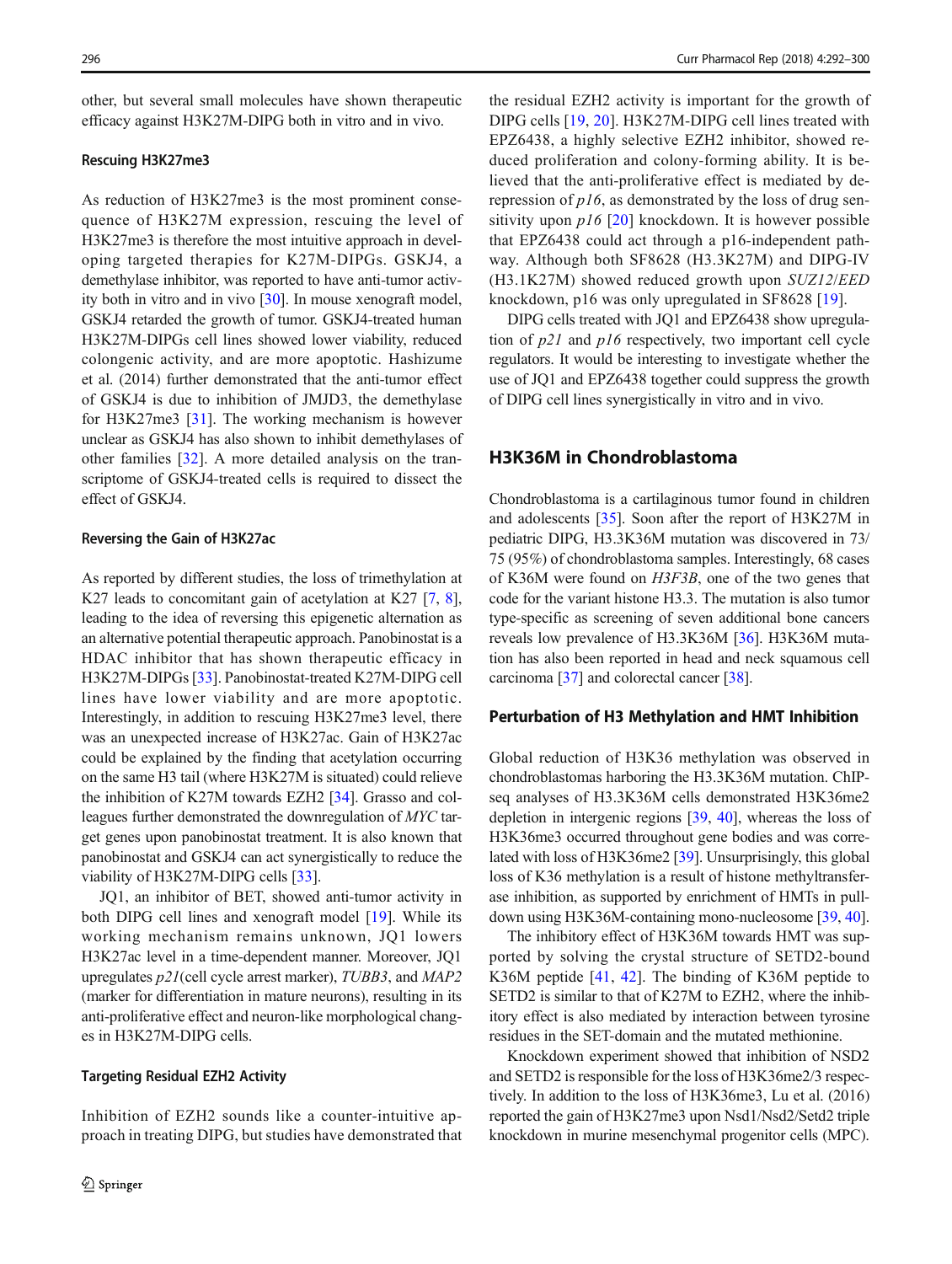Gain of H3K27me3 was also reported in 293T and murine MPC expressing H3K36M. Since H3K36me2/3-containing nucleosomes are poor PRC2 substrates in vitro [\[43](#page-9-0), [44](#page-9-0)], the loss of H3K36 methylation provided new substrates for PRC2, resulting in increase of H3K27me3.

#### De-repression of PRC1 Target Genes

ChIP-seq of H3K36M-MPC revealed the enrichment of H3K27me3 in intergenic regions, but an overall decrease in gene-associated-to-intergenic-H3K27me3 ratio [[40](#page-9-0)]. This suggests a re-distribution of the H3K27me3 and possibly PRC1, the reader for H3K27me3. Indeed, recruitment of PRC1 was altered in H3K36M MPC, with a dramatic decrease of Ring1b and Cbx2 (subunits of PRC1 complex) binding at H3K27me3-bound genes. In addition, mono-ubiquitination on H2AK119 (catalyzed by PRC1) was found to be enriched in intergenic regions that gained H3K27me3, indicating PRC1 spreading in those regions. This "dilution" of PRC1 away from repressed gene loci led to upregulation of PRC1 target genes in H3K36M cells. Examples of de-repressed genes include Wnt6 and Sox6 which are associated with self-renewal and lineage specification of mesenchymal stem cells. Derepression of PRC1 target genes are in line with the differentiation blockade observed in H3K36M-expressing murine MPC.

It is however plausible that H3K36M drives oncogenesis by some other non-mutually exclusive mechanisms. In addition to differentiation blockade, other oncogenic properties have been reported in H3K36M cells. Fang et al. (2016) demonstrated that human chondrocytes expressing H3K36M are more colongenic and are more resistant to staurosporineinduced apoptosis. They have also demonstrated downregulation of genes involved in chondrocytic differentiation (BMP2 and RUNX2) and homologous repair (BRCA1 and ATR).

#### Therapeutic Targeting of H3K36M Chondroblastoma

A WEE1 kinase inhibitor (AZD1775) has been shown to selectively kill H3K36me3-deficient cancer cells [[45](#page-9-0)]. In H3K36me3-deficent U2OS cells, sensitivity towards WEE1 inhibitor is mediated by RRM2. RRM2 encodes a subunit of ribonucleotide reductase; the degradation of its protein product is regulated by CDK/SCF $\text{cyclic}$ <sup>F</sup>, which is negatively regulated by WEE1. It was discovered that RRM2 is downregulated in H3K36me3-deficient cells, leading to depletion of the cellular dNTP pool. Under the concept of synthetic lethality, WEE1 inhibitor treatment would lead to unregulated degradation of RRM2 by CDK/SCF $\text{cyclic}$ <sup>F</sup>, further depleting the cellular dNTP pool. This approach might be used to treat H3K36M chondroblastoma, where H3K36me3 is lost on a global scale. The efficacy of WEE1 inhibitor against K36M tumor however needs further validation.

#### H3.3G34 Mutations

Mutations on H3.3G34 were found in glioblastoma (G34R/V) [\[4](#page-7-0), [6\]](#page-7-0), giant cell tumor of the bone (G34W/L), and osteosarcoma (G34R/V) [[36\]](#page-8-0). Brain tumors harboring H3K27M and H3G34V/R are found in different anatomical locations. While most H3K27M tumor are found along the midline (pons, thalamus, and the spinal cord), H3.3G34V/R tumors usually arise in the cerebral cortex [\[5\]](#page-7-0). Moreover, Sturm and colleagues have also demonstrated that the two mutations are age group specific. H3K27M are found predominantly in children (median age, 10.5), and G34R/V are found in adolescent (median age, 18).

In contrast to H3K27M and H3K36M that act in trans to cause global reduction of methylation at their respective residue, H3G34 acts in cis. Overall reduction of H3K36me2/3 was not observed when epitope-tagged H3.3G34V/R histones were expressed in 293T cells. Instead, it caused reduction of H3K36me3 only on nucleosome containing the G34➔V/R histone H3 [[14\]](#page-8-0) and expression of H3.3G34V/R in yeast yields the same result [\[41](#page-9-0)]. Interaction analysis indicates that G34 is involved in the recognition of H3 by SETD2 [[42\]](#page-9-0). SETD2 has a small pocket for G34 on histone H3, so small that only glycine could fit in. As a result, any substitution on G34 would abolish the recognition of H3 by SETD2, thus reducing H3K36me3 on that particular histone.

#### H3.3G34V/R in Pediatric High-Grade Glioma

Compared to H3K27M and H3K36M, little is known about the role of H3.3G34 mutations in oncogenesis. It is known that H3.3G34V expression leads to differential distribution H3K36me3 on around 150 genes. Gene ontology analysis of these differentially bound genes showed enrichment in forebrain development, neural differentiation, and cell proliferation. Interestingly, MYCN is the most differentially bound and is amplified in G34V-GBM cells [[46](#page-9-0)]. Its role in shaping the transcriptome of G34V/R-GBM cells has yet to be elucidated.

#### H3.3G34W/L in Giant Cell Tumor of Bone

G34W and G34L occur in 92 and 2% of giant cell tumor of bone patients, respectively [[36](#page-8-0)]. Primary cell lines expressing H3.3G34W has higher proliferation, migration, and colony formation. Transcriptome analysis also revealed aberrations in RNA processing, such as exon skipping and exon inclusion [\[47](#page-9-0)].

#### Therapeutic Targeting of H3.3G34V/R in DIPG

H3.3G34V/R is frequently associated with *AKT1* amplification [[9\]](#page-8-0). Dual inhibition of PI3K/AKT and MEK/ERK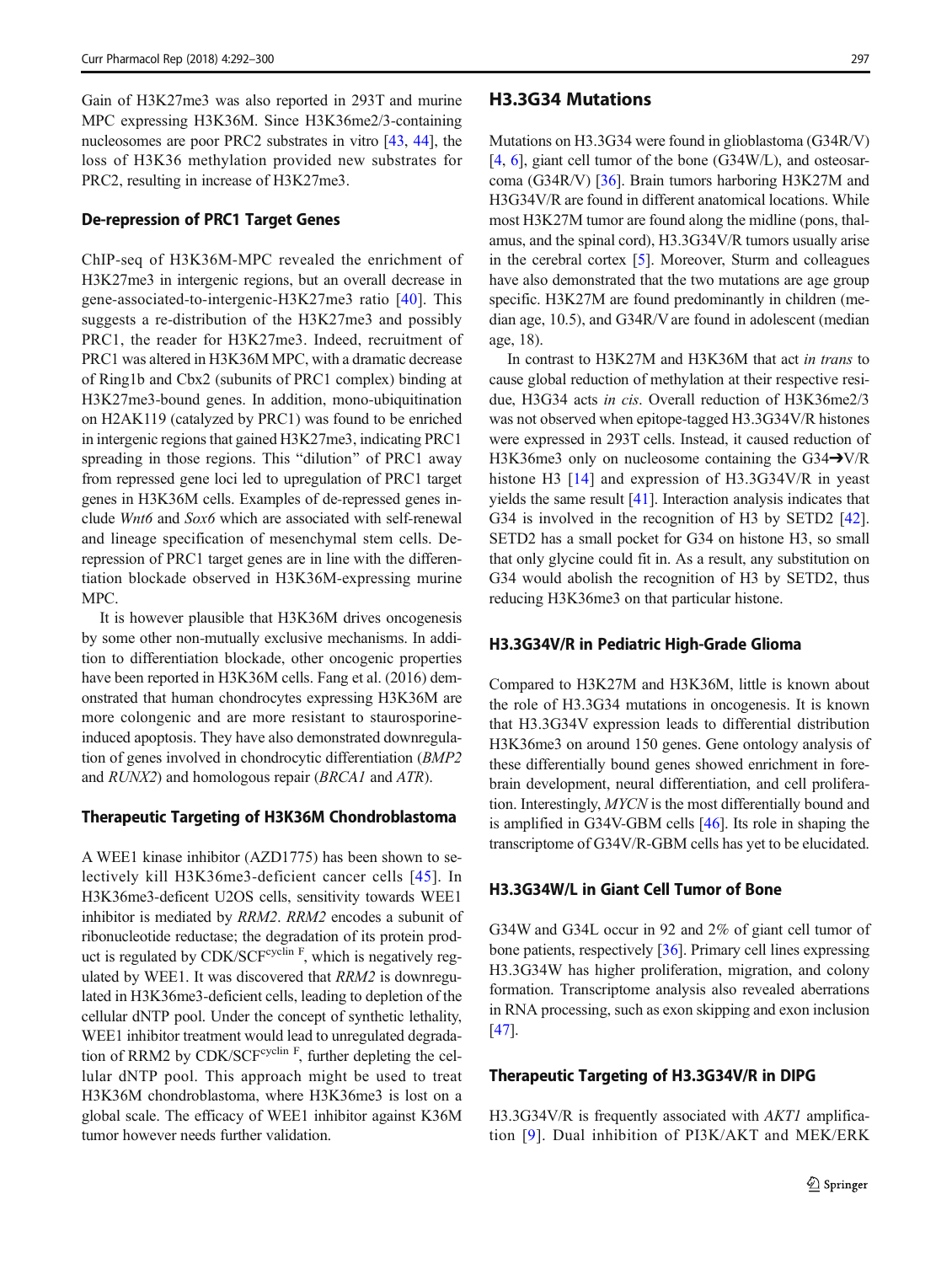<span id="page-7-0"></span>pathways has been shown to reduce viability of DIPG cell lines in a synergistic manner [\[48\]](#page-9-0).

#### **Perspective**

Since the first report on recurrent H3K27M mutation in glioma [4–6], the roles of histone mutations in tumorigenesis have started to surface. So far, the best characterized oncohistone is H3.3K27M in DIPG. Traditionally, pediatric glioma and adult glioma were treated with the same regimen. However, the discovery of pediatric glioma-exclusive H3K27M supports the notion that pediatric gliomas and adult gliomas are fundamentally different on a molecular level and require different treatment. Understanding the mechanism of H3.3K27M-driven oncogenesis has led to the discovery of potential therapeutic targets in DIPG.

Although great progress has been made, many questions remain unanswered. Of the three oncohistones reported, only H3K27M is found on both H3.1 and H3.3. The former is ubiquitously expressed and is distributed uniformly in the genome. In reality, H3.1K27M has only been identified in DIPG; it is therefore unclear what contributed to the tumortype specificity of H3.1K27M. In general, the tumor typespecific occurrence of oncohistones remains largely unknown.

As mentioned in the [Introduction](#page-1-0), it was long known that histone methylations are perturbed in cancers and alterations in histone methyltransferases have been identified in multiple cancers. For example, inactivating mutations of EZH2 have been found in follicular lymphoma and diffuse large B cell lymphoma [\[49\]](#page-9-0). However, H3K27M occurs only at low frequency in follicular lymphoma  $(1/415)$  [\[50\]](#page-9-0). Similarly, H3K36M has not been reported in renal cell cancer where SETD2-inactivating mutations were identified [\[51](#page-9-0)]. Since inactivation of both EZH2 and SETD2 leads to aberrant methylation at the respective histone H3 lysine residue, it is unclear why H3K27M and H3K36M are not as frequent as expected in these cancers. One possibility is that oncohistones confer addition function(s) that alter gene regulation in addition to specifically inhibiting the corresponding histone-modifying enzyme(s), and/or inhibit other enzymes.

Last but not least, it is important to note that histone modifications are not restricted to lysine methylation on histone H3. Examples of other histone posttranslational modifications include serine/threonine phosphorylation, lysine acetylation, and ubiquitination. Mutations in the writers, readers, and erasers of these histone tail modifications were identified and have been implicated in cancers [[52\]](#page-9-0). Could this point to the existence of the corresponding histone mutations? Moreover, as histone core modifications started to gain attention, it is likely that more oncohistones will be identified in the future.

Acknowledgements We are grateful to Dr. Zhiguo ZHANG for his guidance and support and we acknowledge Ms. Evangeline Kang for proofreading the manuscript.

Funding Information This work was supported by grants from Research Grants Council Hong Kong (Project No. 21100615 and C7007-17GF) and Shenzhen Science and Technology Fund Program (Project No. JCYJ20170818104203065) to KM Chan.

#### Compliance with Ethical Standards

Conflict of Interest On behalf of all authors, the corresponding author states that there is no conflict of interest.

Human and Animal Rights and Informed Consent This article does not contain any studies with human or animal subjects performed by any of the authors.

Open Access This article is distributed under the terms of the Creative Commons Attribution 4.0 International License (http:// creativecommons.org/licenses/by/4.0/), which permits unrestricted use, distribution, and reproduction in any medium, provided you give appropriate credit to the original author(s) and the source, provide a link to the Creative Commons license, and indicate if changes were made.

#### References

- 1. Tagami H, Ray-Gallet D, Almouzni G, Nakatani Y. Histone H3.1 and H3.3 Complexes Mediate Nucleosome Assembly Pathways Dependent or Independent of DNA Synthesis. Cell. 2004;116(1): 51–61.
- 2. Goldberg AD, Banaszynski LA, Noh KM, Lewis PW, Elsaesser SJ, Stadler S, et al. Distinct Factors Control Histone Variant H3.3 Localization at Specific Genomic Regions. Cell. Elsevier Ltd. 2010;140(5):678–91. <https://doi.org/10.1016/j.cell.2010.01.003>.
- 3. Jones C, Perryman L, Hargrave D. Paediatric and adult malignant glioma: Close relatives or distant cousins? Nat Rev Clin Oncol Nat Publ Group. 2012;9(7):400–13. [https://doi.org/10.1038/nrclinonc.](https://doi.org/10.1038/nrclinonc.2012.87) [2012.87](https://doi.org/10.1038/nrclinonc.2012.87).
- 4. Schwartzentruber J, Korshunov A, Liu X-Y, Jones DTW, Pfaff E, Jacob K, et al. Driver mutations in histone H3.3 and chromatin remodelling genes in paediatric glioblastoma. Nature. 2012;482(7384):226–31. Available from: [http://www.ncbi.nlm.](http://www.ncbi.nlm.nih.gov/pubmed/22286061) [nih.gov/pubmed/22286061](http://www.ncbi.nlm.nih.gov/pubmed/22286061)
- 5. Sturm D, Witt H, Hovestadt V, Khuong-Quang D-A, Jones DTW, Konermann C, et al. Hotspot Mutations in H3F3A and IDH1 Define Distinct Epigenetic and Biological Subgroups of Glioblastoma. Cancer Cell. 2012;22(4):425–37.
- 6. Wu G, Broniscer A, McEachron TA, Lu C, Paugh BS, Becksfort J, et al. Somatic histone H3 alterations in pediatric diffuse intrinsic pontine gliomas and non-brainstem glioblastomas. Nat Genet. 2012;44(3):251–3. Available from: [http://www.ncbi.nlm.nih.gov/](http://www.ncbi.nlm.nih.gov/pubmed/22286216) [pubmed/22286216](http://www.ncbi.nlm.nih.gov/pubmed/22286216)
- 7. Castel D, Philippe C, Calmon R, Le Dret L, Truffaux N, Boddaert N, et al. Histone H3F3A and HIST1H3B K27M mutations define two subgroups of diffuse intrinsic pontine gliomas with different prognosis and phenotypes. Acta Neuropathol. Springer Berlin Heidelberg. 2015;130(6):815–27.
- 8. Fontebasso AM, Papillon-Cavanagh S, Schwartzentruber J, Nikbakht H, Gerges N, Fiset PO, et al. Recurrent somatic mutations in ACVR1 in pediatric midline high-grade astrocytoma. Nat Genet.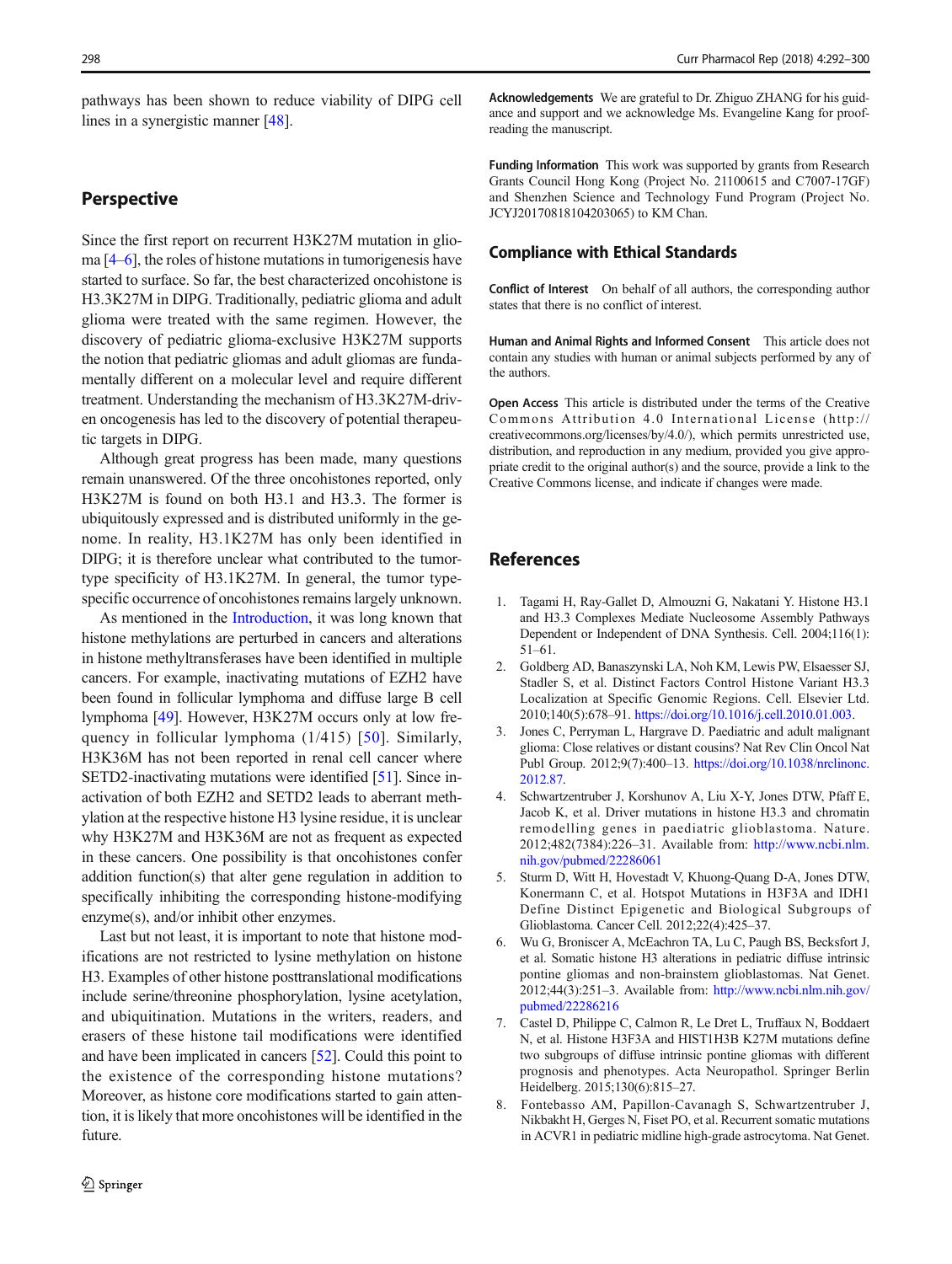<span id="page-8-0"></span>Nat Publ Group. 2014;46(5):462–6. [https://doi.org/10.1038/ng.](https://doi.org/10.1038/ng.2950) [2950](https://doi.org/10.1038/ng.2950).

- 9. Mackay A, Burford A, Carvalho D, Izquierdo E, Fazal-Salom J, Taylor KR, et al. Integrated Molecular Meta-Analysis of 1,000 Pediatric High-Grade and Diffuse Intrinsic Pontine Glioma. Cancer Cell. 2017;32(4):520–537.e5.
- 10. Taylor KR, Mackay A, Truffaux N, Butterfield YS, Morozova O, Philippe C, et al. Recurrent activating ACVR1 mutations in diffuse intrinsic pontine glioma. Nat Genet. Nature Publishing Group. 2014;46(5):457–61. [https://doi.org/10.1038/ng.2925.](https://doi.org/10.1038/ng.2925)
- 11. Wu G, Diaz AK, Paugh BS, Rankin SL, Ju B, Li Y, et al. The genomic landscape of diffuse intrinsic pontine glioma and pediatric non-brainstem high-grade glioma. Nat Genet. 2014;46(5):444–50.
- 12. Cao R, Zhang Y. The functions of E(Z)/EZH2-mediated methylation of lysine 27 in histone H3. Curr Opin Genet Dev. 2004;14(2): 155–64. Available from: [http://www.ncbi.nlm.nih.gov/pubmed/](http://www.ncbi.nlm.nih.gov/pubmed/15196462) [15196462](http://www.ncbi.nlm.nih.gov/pubmed/15196462)
- 13. Tie F, Banerjee R, Stratton CA, Prasad-Sinha J, Stepanik V, Zlobin A, et al. CBP-mediated acetylation of histone H3 lysine 27 antagonizes Drosophila Polycomb silencing. Development. 2009;136(18):3131–41. <https://doi.org/10.1242/dev.037127>.
- 14. Lewis PW, Müller MM, Koletsky MS, Cordero F, Lin S, Banaszynski LA, et al. Inhibition of PRC2 activity by a gain-offunction H3 mutation found in pediatric glioblastoma. Science. 2013;340(6134):857–61. Available from: [http://www.](http://www.pubmedcentral.nih.gov/articlerender.fcgi?artid=3951439&tool=pmcentrez&rendertype=abstract) [pubmedcentral.nih.gov/articlerender.fcgi?artid=3951439&tool=](http://www.pubmedcentral.nih.gov/articlerender.fcgi?artid=3951439&tool=pmcentrez&rendertype=abstract) [pmcentrez&rendertype=abstract](http://www.pubmedcentral.nih.gov/articlerender.fcgi?artid=3951439&tool=pmcentrez&rendertype=abstract)
- 15. Chan K, Fang D, Gan H, Dev G, Chan K, Fang D, et al. The histone H3.3K27M mutation in pediatric glioma reprograms H3K27 methylation and gene expression. Genes Dev. 2013;27:985–90.
- 16. Bender S, Tang Y, Lindroth AM, Hovestadt V, Jones DTW, Kool M, et al. Reduced H3K27me3 and DNA Hypomethylation Are Major Drivers of Gene Expression in K27M Mutant Pediatric High-Grade Gliomas. Cancer Cell. 2013;24(5):660–72.
- 17. Chan KM, Han J, Fang D, Gan H, Zhang Z. A lesson learned from the H3.3K27M mutation found in pediatric glioma A new approach to the study of the function of histone modifications in vivo? Cell Cycle. 2013;12(16):2546–52.
- 18. Herz HM, Morgan M, Gao X, Jackson J, Rickels R, Swanson SK, et al. Histone H3 lysine-to-methionine mutants as a paradigm to study chromatin signaling. Science. 2014;345(6200):1065–70.
- 19. Piunti A, Hashizume R, Morgan MA, Bartom ET, Horbinski CM, Marshall SA, et al. Therapeutic targeting of polycomb and BET bromodomain proteins in diffuse intrinsic pontine gliomas. Nat Med. Nature Publishing Group. 2017;23(4):493–500. [https://doi.](https://doi.org/10.1038/nm.4296) [org/10.1038/nm.4296](https://doi.org/10.1038/nm.4296).
- 20. Mohammad F, Weissmann S, Leblanc B, Pandey DP, Hojfeldt JW, Comet I, et al. EZH2 is a potential therapeutic target for H3K27Mmutant pediatric gliomas. Nat Med. 2017;23(4):483–92.
- 21. Justin N, Zhang Y, Tarricone C, Martin SR, Chen S, Underwood E, et al. Structural basis of oncogenic histone H3K27M inhibition of human polycomb repressive complex 2. Nat Commun. 2016;7: 11316. [cited 2018 Jan 16]; Nature Publishing Group; Available from: <http://www.nature.com/doifinder/10.1038/ncomms11316>
- 22. Zarghooni M, Bartels U, Lee E, Buczkowicz P, Morrison A, Huang A, et al. Whole-genome profiling of pediatric diffuse intrinsic pontine gliomas highlights platelet-derived growth factor receptor  $\alpha$ and poly (ADP-ribose) polymerase as potential therapeutic targets. J Clin Oncol. 2010;28(8):1337–44.
- 23. Verhaak RGW, Hoadley KA, Purdom E, Wang V, Qi Y, Wilkerson MD, et al. Integrated Genomic Analysis Identifies Clinically Relevant Subtypes of Glioblastoma Characterized by Abnormalities in PDGFRA, IDH1, EGFR, and NF1. Cancer Cell. Elsevier Ltd. 2010;17(1):98–110. [https://doi.org/10.1016/j.ccr.](https://doi.org/10.1016/j.ccr.2009.12.020) [2009.12.020](https://doi.org/10.1016/j.ccr.2009.12.020).
- 24. Deaton A, Bird A. CpG islands and the regulation of transcription. Genes Dev. 2011;25(10):1010–22. Available from: [http://genesdev.](http://genesdev.cshlp.org/content/25/10/1010.short) [cshlp.org/content/25/10/1010.short](http://genesdev.cshlp.org/content/25/10/1010.short)
- 25. Okamoto A, Demetrick DJ, Spillare EA, Hagiwara K, Hussain SP, Bennett WP, et al. Mutations and altered expression of p16INK4 in human cancer. Proc Natl Acad Sci U S A. 1994;91(23):11045. National Academy of Sciences; [cited 2018 Feb 12]; Available from: <https://www.ncbi.nlm.nih.gov/pmc/articles/PMC45163/>
- 26. Brennan CW, Verhaak RGW, McKenna A, Campos B, Noushmehr H, Salama SR, et al. The somatic genomic landscape of glioblastoma. Cell. 2013;155(2):462–77.
- 27. Mohammad F, Helin K. Oncohistones: drivers of pediatric cancers. Genes Dev. 2017;31(23–24):2313–24.
- 28. Cordero FJ, Huang Z, Grenier C, He X, Hu G, Mc Lendon RE, et al. Histone H3.3K27M Represses p16 to Accelerate Gliomagenesis in a Murine Model of DIPG. Mol Cancer Res. 2017;15(9):1243–54.
- 29. Pathania M, DeJay N, Maestro N, Harutyunyan AS, Nitarska J, Pahlavan P, et al. H3.3 K27M Cooperates with Trp53 Loss and PDGFRA Gain in Mouse Embryonic Neural Progenitor Cells to Induce Invasive High-Grade Gliomas. Cancer Cell. 2017;32(5): 684–700.e9. Available from: [http://linkinghub.elsevier.com/](http://linkinghub.elsevier.com/retrieve/pii/S153561081730418X) [retrieve/pii/S153561081730418X](http://linkinghub.elsevier.com/retrieve/pii/S153561081730418X)
- 30. Hashizume R, Andor N, Ihara Y, Lerner R, Gan H, Chen X, et al. Pharmacologic inhibition of histone demethylation as a therapy for pediatric brainstem glioma. Nat Med. Nature Publishing Group. 2014;20(12):1394–6. <https://doi.org/10.1038/nm.3716>.
- 31. Agger K, Cloos PAC, Christensen J, Pasini D, Rose S, Rappsilber J, et al. UTX and JMJD3 are histone H3K27 demethylases involved in HOX gene regulation and development. Nature. 2007;449(7163):731–4.
- 32. Heinemann B, Nielsen JM, Hudlebusch HR, Lees MJ, Larsen DV, Boesen T, et al. Inhibition of demethylases by GSK-J1/J4. Nature. Nature Publishing Group. 2014;514(7520):E1–2. [https://doi.org/](https://doi.org/10.1038/nature13688) [10.1038/nature13688](https://doi.org/10.1038/nature13688).
- 33. Grasso CS, Tang Y, Truffaux N, Berlow NE, Liu L, Debily MA, et al. Functionally defined therapeutic targets in diffuse intrinsic pontine glioma. Nat Med. 2015;21(6):555–9.
- 34. Brown ZZ, Müller MM, Jain SU, Allis CD, Lewis PW, Muir TW. Strategy for "Detoxification" of a cancer-derived histone mutant based on mapping its interaction with the methyltransferase PRC2. J Am Chem Soc. 2014;136(39):13498–501.
- 35. Fletcher CDM, Unni KK, Mertens F, World Health Organization, International Agency for Research on Cancer. Pathology and genetics of tumours of soft tissue and bone [Internet]. Lyon: IARC Press; 2002.
- 36. Behjati S, Tarpey PS, Presneau N, Scheipl S, Pillay N, Van Loo P, et al. Distinct H3F3A and H3F3B driver mutations define chondroblastoma and giant cell tumor of bone. Nat Genet. 2013;45(12):1479–82. Nature Research; [cited 2016 Aug 21]. Available from: <http://www.nature.com/doifinder/10.1038/ng.2814>
- 37. Papillon-Cavanagh S, Lu C, Gayden T, Mikael LG, Bechet D, Karamboulas C, et al. Impaired H3K36 methylation defines a subset of head and neck squamous cell carcinomas. Nat Genet. 2017; Available from: <http://www.ncbi.nlm.nih.gov/pubmed/28067913> <http://www.nature.com/doifinder/10.1038/ng.3757>
- 38. Shah MA, Denton EL, Arrowsmith CH, Lupien M, Schapira M. A global assessment of cancer genomic alterations in epigenetic mechanisms. Epigenetics Chromatin. 2014;7(1):29. Available from: [http://epigeneticsandchromatin.biomedcentral.com/articles/](http://epigeneticsandchromatin.biomedcentral.com/articles/10.1186/1756-8935-7-29) [10.1186/1756-8935-7-29](http://epigeneticsandchromatin.biomedcentral.com/articles/10.1186/1756-8935-7-29)
- 39. Fang D, Gan H, Lee J-H, Han J, Wang Z, Riester SM, et al. The histone H3.3K36M mutation reprograms the epigenome of chondroblastomas. Science. 2016;65:aae0065. Available from: [http://science.sciencemag.org/content/early/2016/05/25/science.](http://science.sciencemag.org/content/early/2016/05/25/science.aae0065.abstract) [aae0065.abstract](http://science.sciencemag.org/content/early/2016/05/25/science.aae0065.abstract)